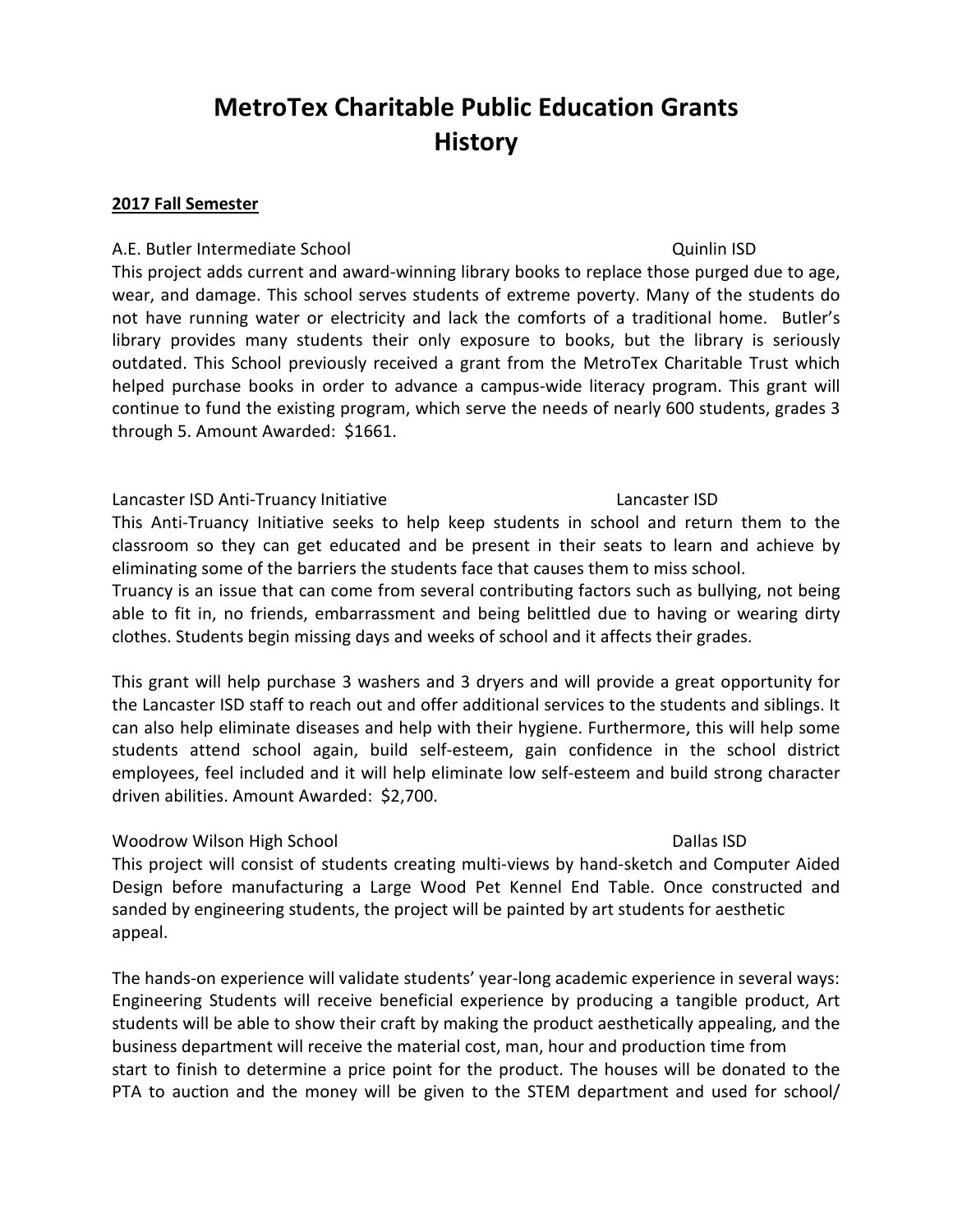academic/ learning that are deemed worthy, which include, but are not limited to STEM, Liberal Arts, Finance, Business, or IB. Amount Awarded: \$3,000.

#### William L. Cabell Elementary School Dallas ISD

Funds from this grant will be used to purchase equipment and supplies to create two complementary spaces with the school, Heavy Work and Mindfulness spaces, that promote student self-regulation particularly among students with behavior issues, and student selfdirection.

A Heavy Work space is a dedicated area where students can engage in evidence-based physical and self-soothing activities to help them become calm enough to learn in a mainstream classroom. A Mindfulness space is a calming space for meditation and reflection that gives students a dedicated area to be quiet and reflect. Both projects will help with the student's social and emotional learning through the strategy of Proactive Behavior Management. Amount Awarded: \$2978

### Eduardo Mata Elementary School **Dallas ISD**

This grant is for Rolling AquaUrban Systems, also known as Aquaponic Carts. Aquaponics is a food production system that combines aquaculture, the raising of fish, with hydroponics, the soil-less growing of plants in water, into an integrated system.

Mata is currently in a stage of growth. The current garden has approximately 9 rudimentary garden beds and are tended to by students, teachers, and parents collectively. However, Mata was recently approved for middle school and construction to add grades seven and eight will start in the Spring of 2018. As a result, these 9 garden beds will be abandoned and more than likely destroyed. These Aquaponic Carts will be the only form of "gardening" the students will have until the middle school is completed. Amount Awarded: \$1661

### **2017 Spring Semester**

### Gray Elementary School and The Control of the Mesquite ISD Mesquite ISD

To strengthen the library's role as the informative, collaborative and technological hub at Gray Elementary, they would like to establish a STEAM program using the "Dash & Dot" Robot Wonder Pack system. "Dash & Dot" are real robots that teach kids to code while they play. Using free apps and a compatible tablet or smartphone, kids learn to code while they make Dash sing, dance and navigate all around the house. The grant will be used to purchase four iPads and "Dash & Dot" Robot Wonder Packs. Amount Awarded: \$2,836.

Woodridge Fine Arts Magnet Academy School **DeSoto ISD** 

Students who are struggling readers and writers will benefit from the exposure of the use of technology with reading and writing. The students will work through a step by step process of coming up with ideas to write about using pictures, words and symbols (emojis). The grant will be used to purchase  $12 - 15$  chrome books, which will be housed in the school library. Amount Awarded: \$2,585.

Lamar Middle School **Irving ISD**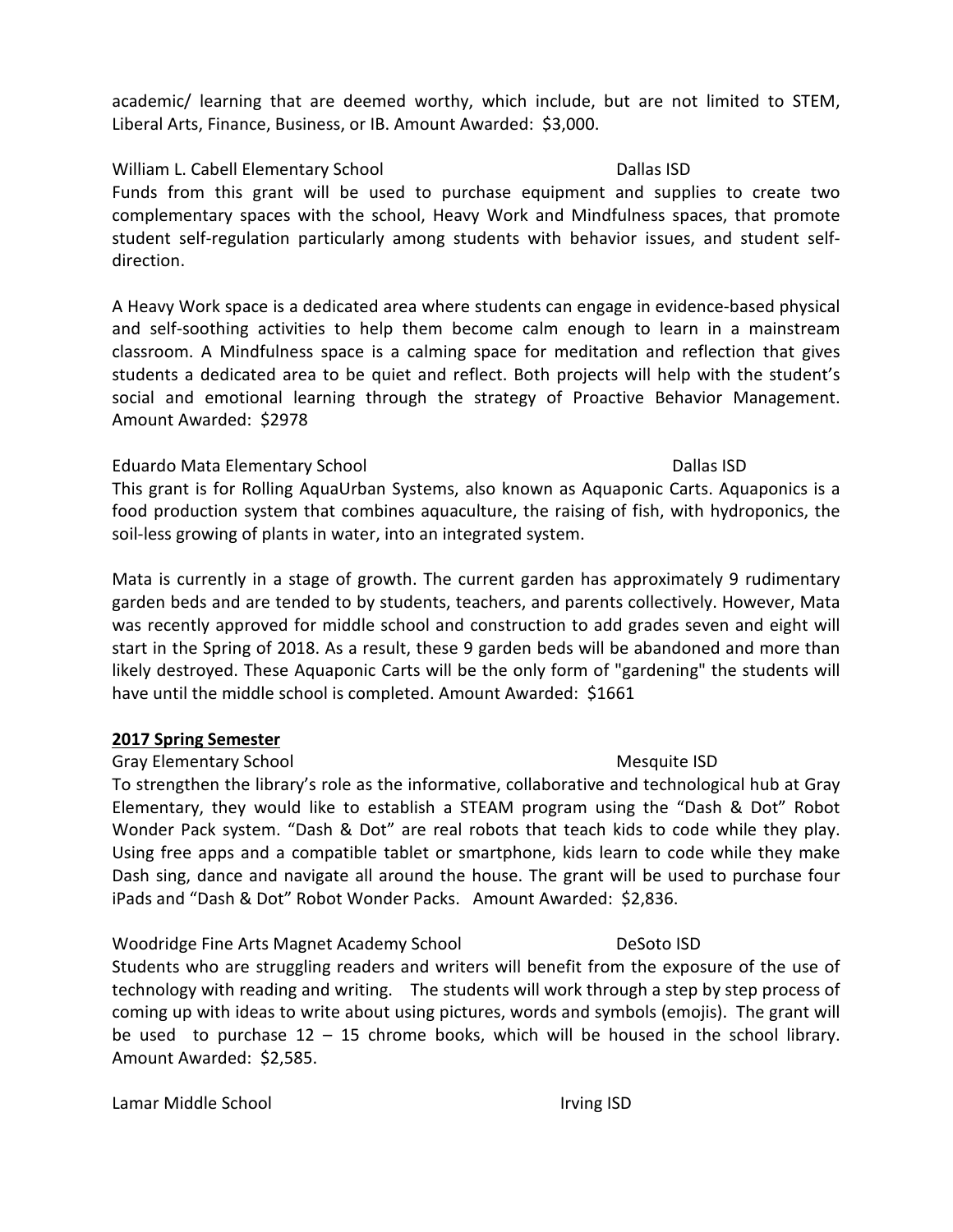They would like to revamp their deteriorating courtyard into an outdoor space where students can enjoy lunch outside, science classes can go to explore and maintain a garden and for math classes to venture outdoors. Awarded Amount: \$2,364.

#### Dan D. Rogers Elementary School **Dallas ISD**

Because their campus is diverse and many of their students have a first language other than English, a listening library would allow students to listen to reading in English and to build language and reading fluency. The grant would allow the purchase of three listening stations, which allow several students to listen to a book at the same time. A selection of audio books for grades K-5 would also be purchased. Amount Awarded: \$2,000.

#### A.E. Butler Intermediate School Quinlin ISD

This school serves students of extreme poverty. Many of the students do not have running water or electricity and lack the comforts of a traditional home. Butler's library provides students only exposure to books, but the library is serious outdated. They recently had to throw away hundreds of books because they were shredded from age and overuse. Many were taped together, torn and tattered – some were even molded. The grant will be used to fund the purchase of new books. Amount Awarded: \$3,000.

### Math Science Technology Magnet School Richardson ISD

Their campus recently installed an outdoor learning garden in their courtyard. They would like to add a hydroponics tower system to allow students to have access to growing plants yearround, no matter the weather or season. They can even start plants indoors and move them to the garden for spring planting. They would also like to build a "student-powered" pump using a bicycle to manually pump the water from their existing rain barrel to the garden beds. Amount Awarded: \$1,800.

### **2016**

Rosemont Elementary School, (Dallas ISD) Bison Robotics will be awarded \$3,000 in order to fund VEX Robotics classroom Lab kits and extra. This program is designed to help students master the fundamentals of robotics and the engineering design process while learning to use design software and the leading classroom robotics solution, the VEX Classroom Lab Kit. The kits will increase student interest and involvement in science, technology, engineering, and mathematics (STEM) by engaging students in hands-on sustainable and affordable curriculumbased robotics engineering programs.

Lancaster Middle School, (Lancaster ISD) STEM Infinity 8th Grade Student Organization will be awarded \$2873.51 in order to build a STEM Makers' Laboratory (SML), where students can engage in higher order thinking, experimentation, engineering, collaboration, and other 21st century activities. The SML will be a place where robotics, computer science, circuitry, and electronics become haptic experiences, as opposed to abstract concepts. Students will learn to disassemble, examine, and reassemble electronic devices. Soldering new components, transplanting new and used components for repairs, and using old components for new purposes will be commonplace. 3-D printers and Raspberry Pi computers will allow learners to research, design, develop, and engineer components for a multitude of projects.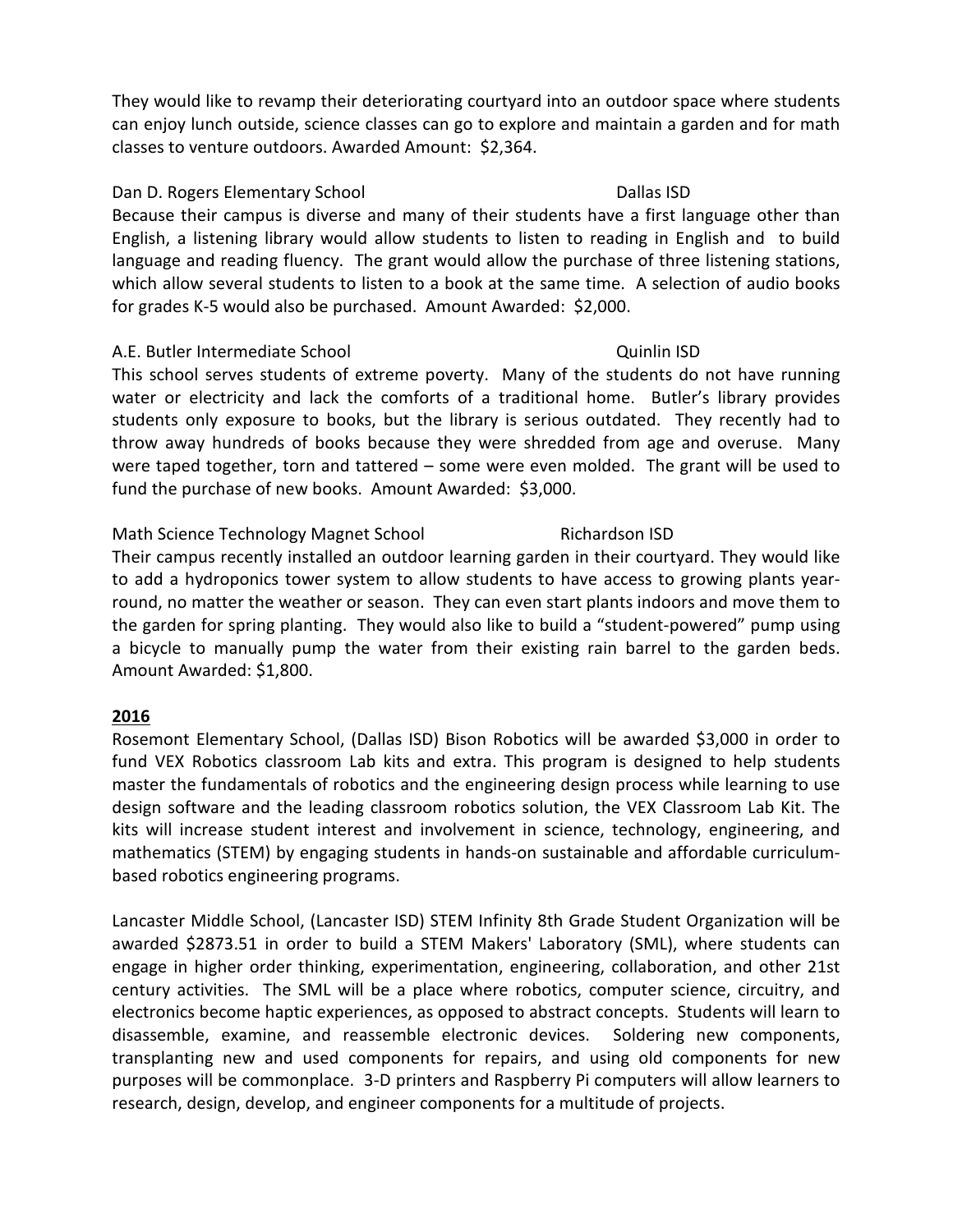Silver Lake Elementary, (Grapevine / Colleyville ISD) Dual language prekindergarten will be awarded \$500 in order to purchase headphone sets to use with existing hardware that run educational apps like IStation, Doceri, ABC apps and preschool Math apps.

Heritage Elementary School, (Keller ISD) Library will be awarded \$500 in order integrate computer coding devices into the library's Makerspace, a place where students gather to create, invent, tinker, explore and discover. The specific coding gadgets requested include Dot and Dash, an explorer that students can code to zip around the room, the Code Bug, which allows a student to use an iPad to program a "bug" to create their own games, robots or other wacky inventions, and the Ozobot, which allows students to practice their coding skills to get the Ozobot to follow colorful lines they've drawn on a page. Students will be able to work with these devices during their classroom library visits and during open library times. Since computer classes are no longer available at the elementary level, Heritage students will be able hone their technology skills in an engaging and supportive environment.

Early College High School, (Carrolton-Farmers Branch ISD) ECHS SPTSA will be awarded \$3,000 in order to advance literacy for English Language Learners. This grant will enable students to advance their English language literacy during their Advisory time and the school will offer intense literacy instruction on Saturdays for students and to provide them with supplemental materials for their college classes. Early College High School is an innovative program which offers students the opportunity to earn over 60 college credit hours during their high school career. Over 75% of ECHS students are students living in poverty, nearly 90% of our students will be the first in their family to graduate from college and over 65% of our students have learned English while in school. Many students do not have the funds to purchase the books and supplies required of college students. All ECHS students will benefit from this project.

Central Elementary, (Carrolton-Farmers Branch ISD) Makerspace & Coding will be awarded \$2,999.95 in order to implement a High Tech Makerspace project which will empower Students in Pre K through 5th grade to create and share resources and knowledge using 3D, robotics, and coding technology.

These new High Tech Makerspace stations would give students the opportunities to create, tinker, design, and discover with materials they do not have at home. The resources will provide students with the chance to think, share, and grow. Since most students will be using some kind of technology in their future jobs and many of these future jobs students haven't even been created, it's imperative that libraries provide opportunities for students to create and problem solve using technology.

Hurst Euless Bedford ISD, (HEB ISD) Dyslexia Department will be awarded \$2,100 in order funds to implement a strategy for providing effective technology to over 900 students with dyslexia. Dyslexic students need iPads to access programs such as Learning Ally and Bookshare as well as many other apps that will promote reading independence for students. These are free resources that have enormous data bases of audio/visual textbooks and books for pleasure.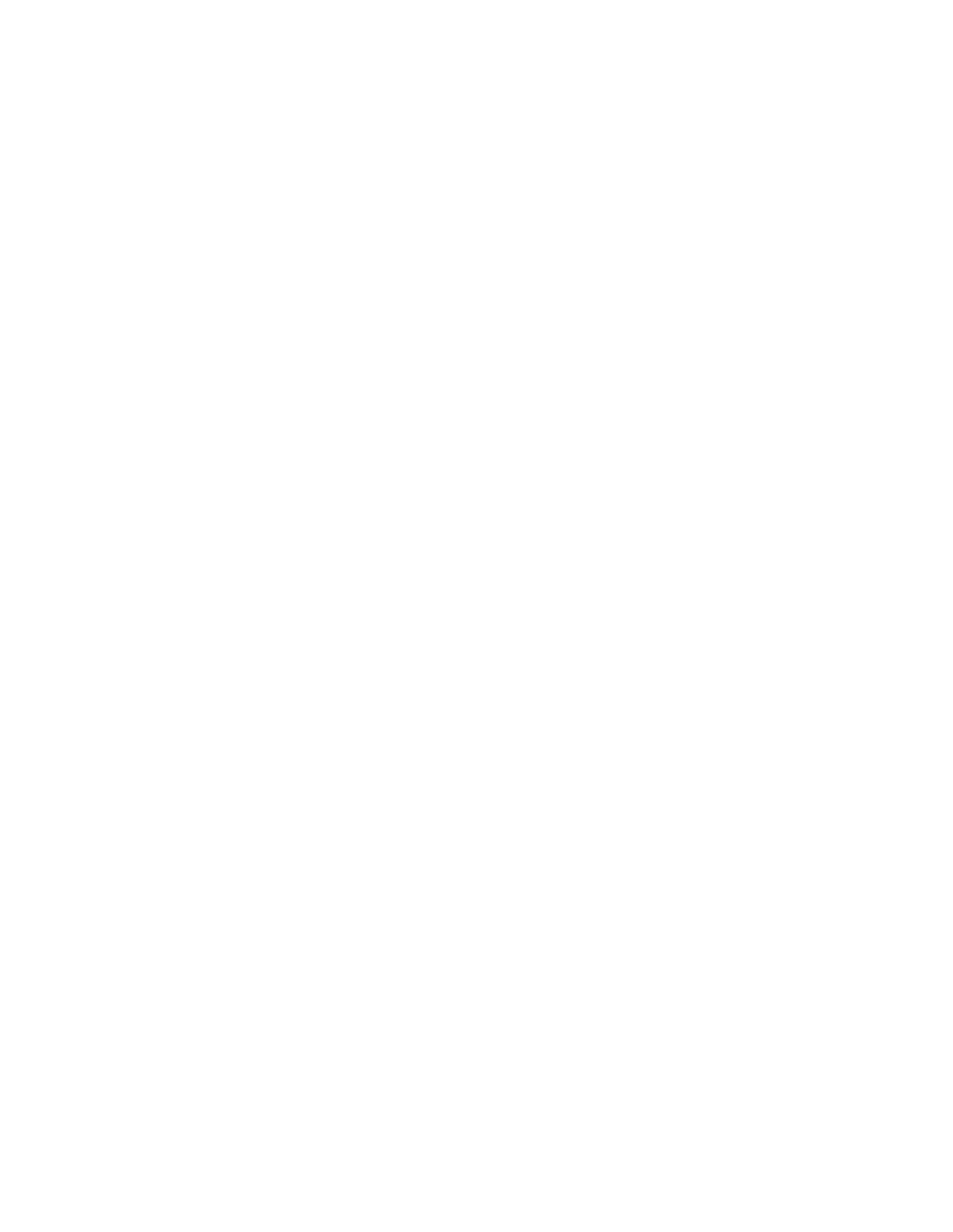Richardson High School, (Richardson ISD) will be awarded \$2,807 in order to fund the Transforming Obstacles into Opportunities video project, which involves the production of a series of five professionally produced video vignettes highlighting former students who endured significant obstacles and tremendous hardships while attending high school, yet found their way to enroll in college and engage in a successful and productive career. Videos will be shared with 3 other High Schools in RISD through a district-wide venue called MediaCast.

Houston Elementary School, (Lancaster ISD) will be awarded \$3,000 for a mentoring program called "The Unity in the Community Service Learning Project" In this program, young men of Society of Gentlemen student organization team up with local business owners and community residents to build relationships and beautify the community in which they live. They will also be engaged in conversations along with the city council about the current needs in the community and how they as students could be of assistance. In the month of December they will come together and also host a Christmas tree lighting ceremony thus bringing the community back together by unifying the youth with local businesses.

Inspired Vision Elementary School, (Charter School in Pleasant Grove) will be awarded \$3,000 for an Educational Outdoor/Green Classroom that will benefit the entire school campus grades Pre-K 4 through sixth grade. An Outdoor Classroom connects the school to the neighborhood and the world at large. Through learning and stewardship activities, students come to understand that their schoolyard microcosm reflects global environmental issues. Accessibility to the Outdoor Classroom provides opportunities for out-of-school programming. High visibility and interest encourages local volunteerism.

Golden Rule School (Charter School in Cockrell Hill) will be awarded \$3,000 for a literacy project for PreK3-3rd Grade called Literacy Alive!! Learning to Read & Reading to Learn. The grant will be used to help build a campus literacy center library for general education and bilingual learners to increase reading comprehension as well as surround learners with age-appropriate text. Expanding the literacy program throughout the campus will help to increase students' vocabulary in English and Spanish.

Springer Elementary and Jones Elementary (Rockwall ISD) will be awarded \$2,879.64 for a project called Endless OSMO Possibilities. This project uses a device called an OSMO to connect students across campuses to unite two Title 1 schools within the district of Rockwall ISD, for a common purpose to improve student engagement, vocabulary, and critical thinking. Students will collaborate together to make inferences, decode, and create 'vocabulary albums'. The OSMO is a kit which includes, a set of tangible IPAD games played with real hands on letter tiles, tangram shapes and a simple piece of paper and pencil. The OSMO uses a reflective mirror along with software to allow students to play outside the screen. The OSMO re-invents how we connect the kinesthetic learner with technology. The goal is for at least 80% of students to increase scores by over 25% and 100% of students will show growth and progress on campus unit tests and district benchmarks.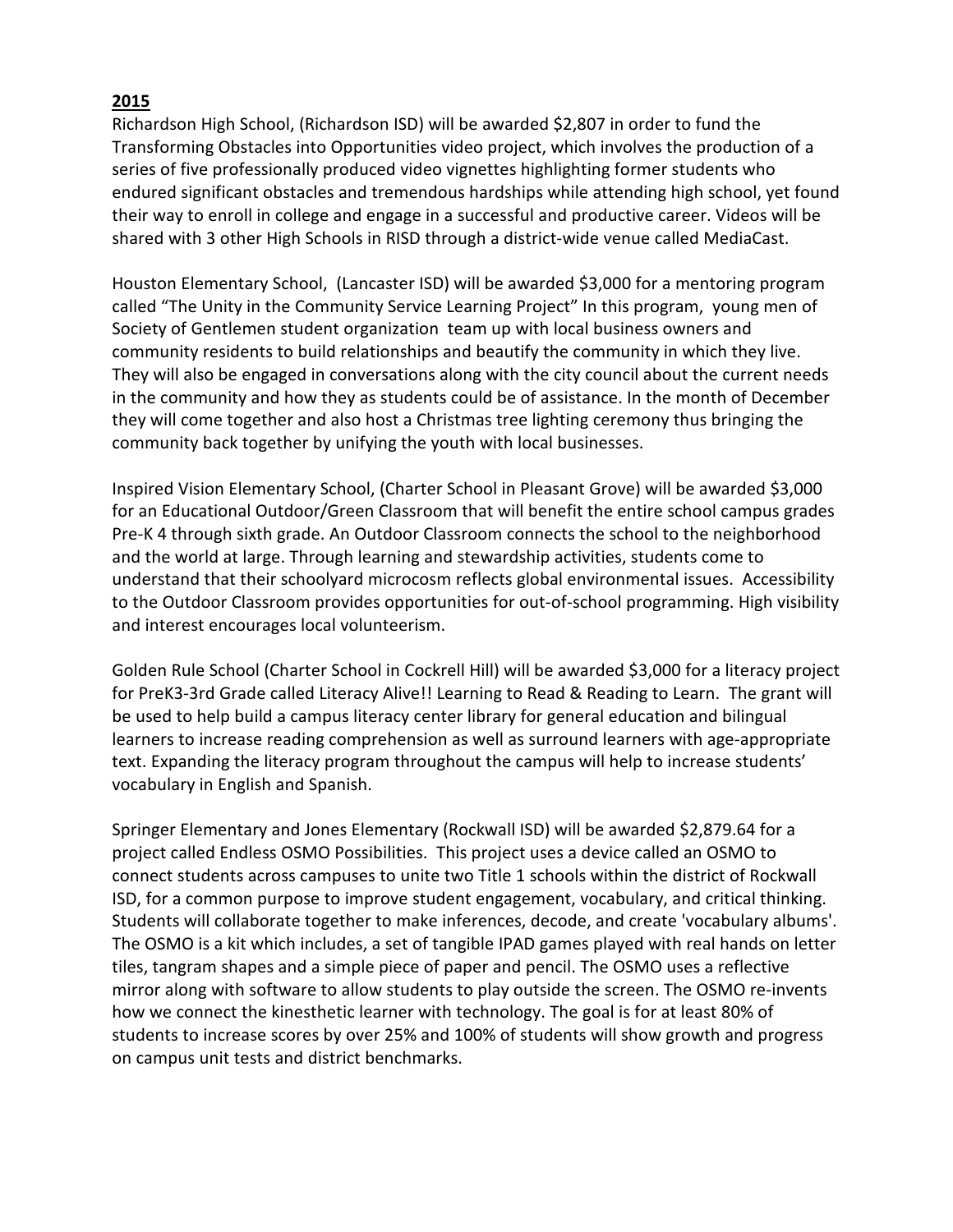Early College High School (Carrollton-Farmers Branch ISD) will be awarded \$3,000 to purchase college-level text books. ECHS is a program designed to help students who have been identified as at-risk of dropping out of high school by the state of Texas enroll in dual credit classes at Brookhaven College. The books will be beneficial to help students be successful in their college classes and to reach the level of College-Level Ready on the Texas Success Initiative college entrance exam.

McCowan Middle School (DeSoto ISD) will be awarded \$3,000 to purchase equipment to create and host a weekly 30 minute math show. Students will use technology to create shows involving math problems and their real-world applications. Not only will they be tackling math problems in a new way, they will learn about creativity, video production and teamwork.

Ralph H. Poteet High School (Mesquite ISD) will be awarded \$3,000 to purchase materials for their wood & metal shop classes. Not all students are college bound. These classes provide skills for the work place and provide the possibility for certifications in an industry specific area. Funding for these classes has been significantly cut. The entire school benefits when students are creating successful projects. The climate of the school improves as well.

Albert Farine Elementary School (Irving ISD) will be awarded \$3,000 to purchase 175 – 200 library books for their Read to Succeed Summer Reading program. This program involves the student, book club interaction, internet assignments and family participation.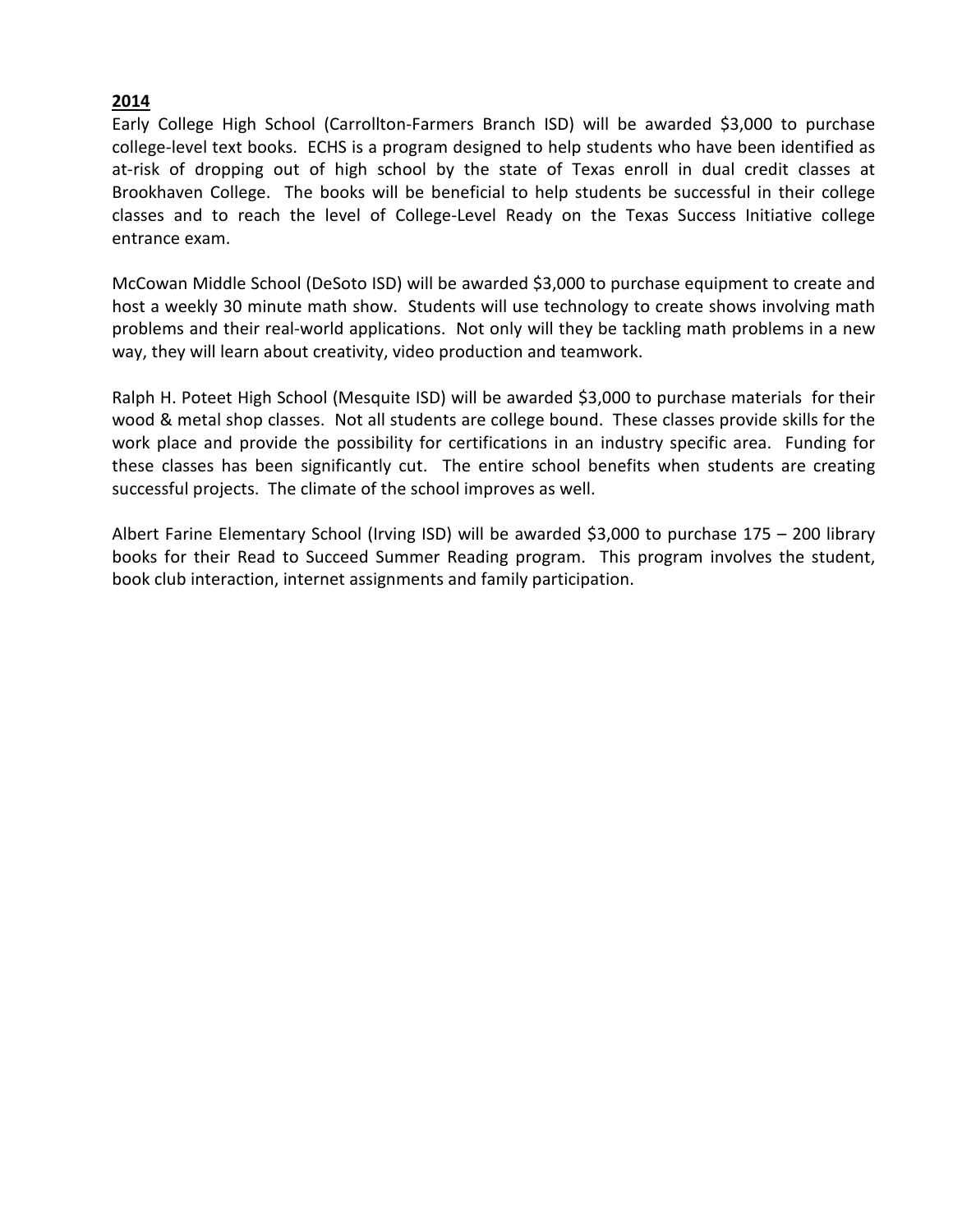Hillcrest High School (Dallas ISD) received \$3,000 to purchase robotic competition kits. The Hillcrest High School Robotics Team is designed to introduce STEM projects to students. They need additional equipment to expend their program from an extra curricular activity to a class.

Barbara Bush Elementary School (Grand Prairie ISD) received \$2,108 for their after-school photography club called "Shutter Bugs". Many of the club members do not have their own camera to use and they must share the available two school cameras. This grant will allow for the purchase of 15 cameras. The remaining funds will be used to print photos and posters of some of the photography.

AC New Middle School (Mesquite ISD) received \$2,000 to add an edible garden to their outdoor learning center. The grant would expand their existing project-based life science experiments.

Grapevine-Colleyville ISD received \$2,900 to create a district video promoting positive choices including kindness, anti-bullying and drug prevention. This video will benefit all GCISD elementary students, staff members, parents by spreading a message of hope for a future filled with kindness and positive choices.

Furneaux Elementary School (Carrollton-Farmers Branch ISD) would like to have all students to read on or above grade level by the end of the school year. The school does not have enough grade level appropriate, high interest, gender preferred books for their students. Furneaux Elementary School initially requested \$3,000 to purchase 600 books. Furneaux Elementary School received \$1,000, which should allow them to purchase 200 books.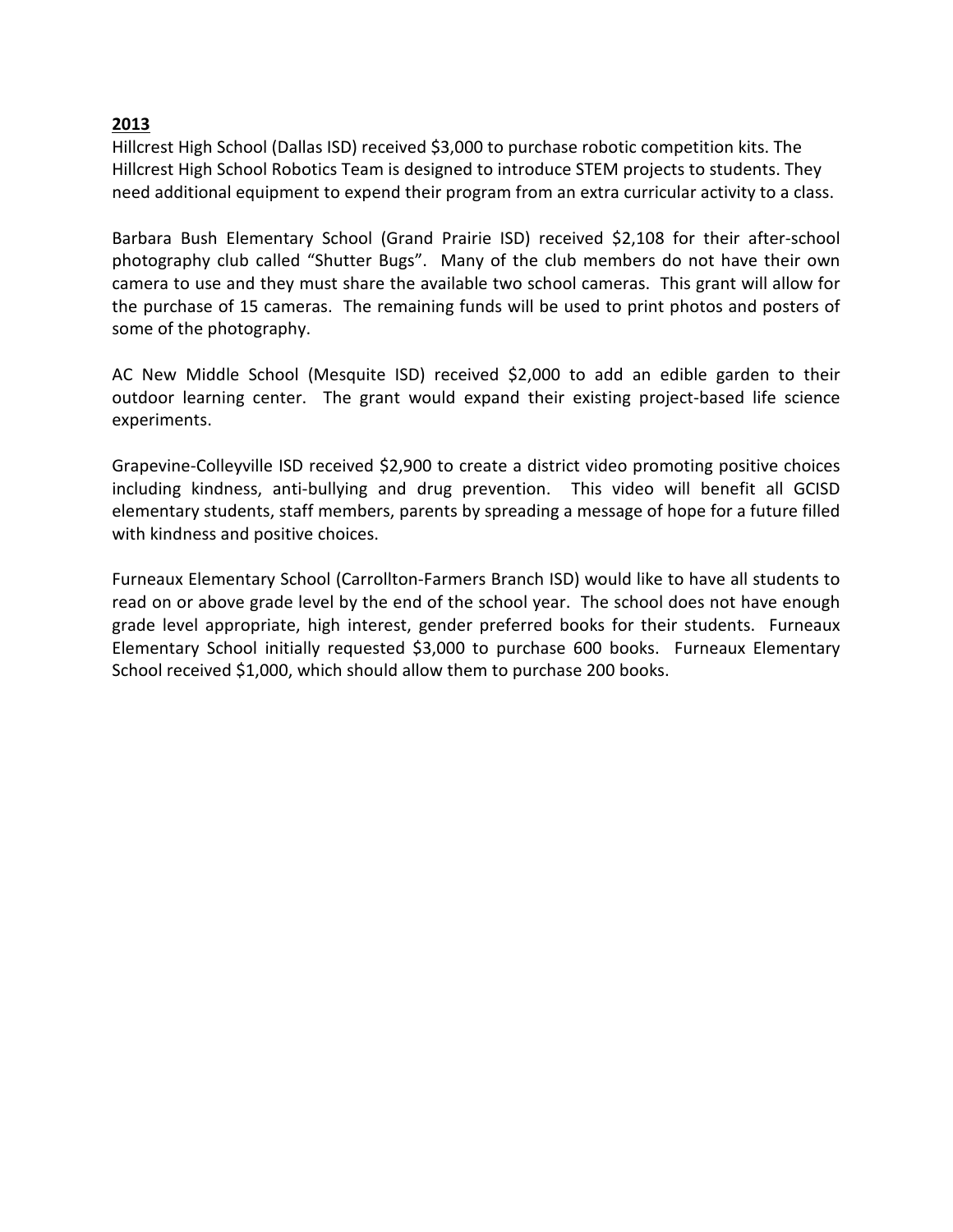Richardson High School (Richardson ISD) received \$3,000 to be used to produce a play version of William Goldman's "Lord of the Flies" and document the experience, with discussion of how the play reflects the modern educational problem of bullying. They would also like to distribute this in the form of a DVD, for free, to local high schools and middle schools for viewing.

Curtistene S. McCowan Middle School (DeSoto ISD) received \$2,000 to set up a peer training center in the library. Members of the Student Council and National Junior Honor Society will provide the peer-to-peer training. Their goal is to have 90% of the student body succeed on the STAAR test. The grant will provide school supplies, software and an online tutorial website license.

Rolling Hills Elementary School (Lancaster ISD) received \$877.03 to create a school garden that will allow the students to learn about nutritious foods, taking pride in their school community and by sharing their crops with the Sterling Nursing Home facility.

Heritage Middle School (Grapevine-Colleyville ISD) received \$3,000 to integrate the Rachel's Challenge Middle School "anti-bullying" program into their character education initiative. Students will be engaged in role-playing activities that mimic behaviors typical for their age group. While involved in these activities, they will learn the language (verbal and nonverbal) for addressing the bully or group and the steps for helping to put an end to bullying.

Harry C. Withers (Dallas ISD) received \$3,000 to modernize their library. They plan to create a "MetroTex Technology Corner", which will replace their 7-year old CPUs and monitors.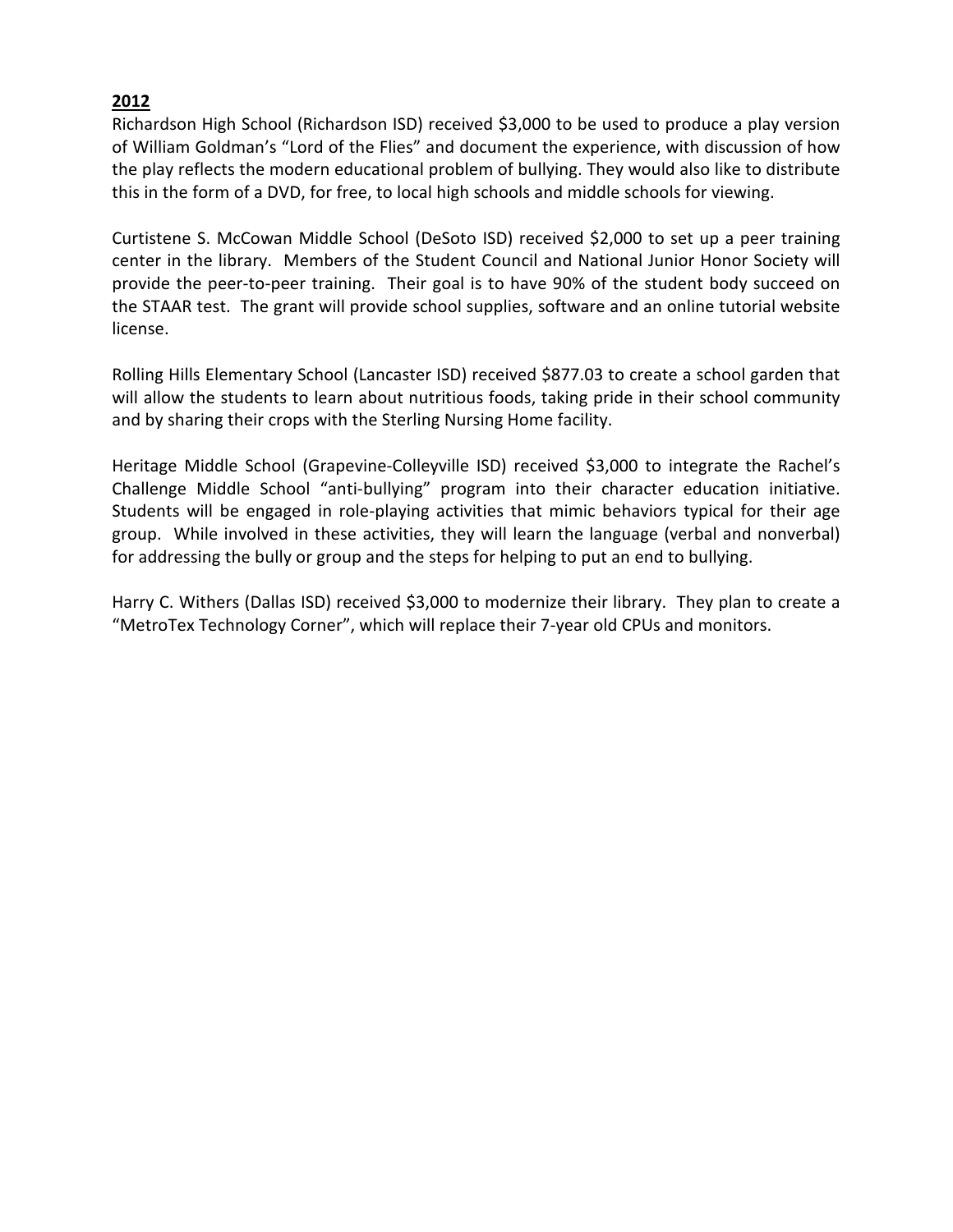### **W.T. Francisco Elementary School located in Birdville ISD.**

This school currently has an enclosed courtyard/outdoor classroom space where their students can explore the pond life, read, eat lunch, take photos, work on an art project or just enjoy the beauty of the outdoor life. This space has been existence for twelve years and is beginning to need repair. The MetroTex Grant would enable the school to maintain and expand the area for their growing student population.

**Robert T. Hill Middle School** (Dallas ISD) received \$3,000. This school would like to teach students how to make an ordinary drawing from paper, make it a silk screen and then turn it into a marketable product. While overseen by the Art Department, art concept will be utilized for all Departments/School Clubs & Organizations. For example, Social Studies can create uniforms for Civil War reenactments, the Band will be able to create shirts for competitions and spirit groups will be able to design bandanas. The MetroTex Grant would enable the school to purchase the required machinery for this project.

**Judge Frank Berry Middle School** (Mesquite ISD) received \$3,000. The school utilizes the Lone Star Reading Program to promote extra-curricular reading among  $6<sup>th</sup>$  -  $8<sup>th</sup>$  grade students. Each year, the school's approximately 800 students are encouraged to read books from a Lone Star Reading Program recommended list. Incentive prizes are given to students for each book read. As these books are in high demand, the MetroTex grant will be used to purchase additional books for the school library (in regular print, large print and in Spanish) and to help underwrite the cost of the incentive celebration.

**Aikin Elementary School** (Richardson ISD) received \$3,000. The Aikin Garden Club would like to use the MetroTex Grant to design and building a larger discovery garden, which will give students an hands-on opportunity to connect the science curriculum to real life by learning how to grow food for themselves and others.